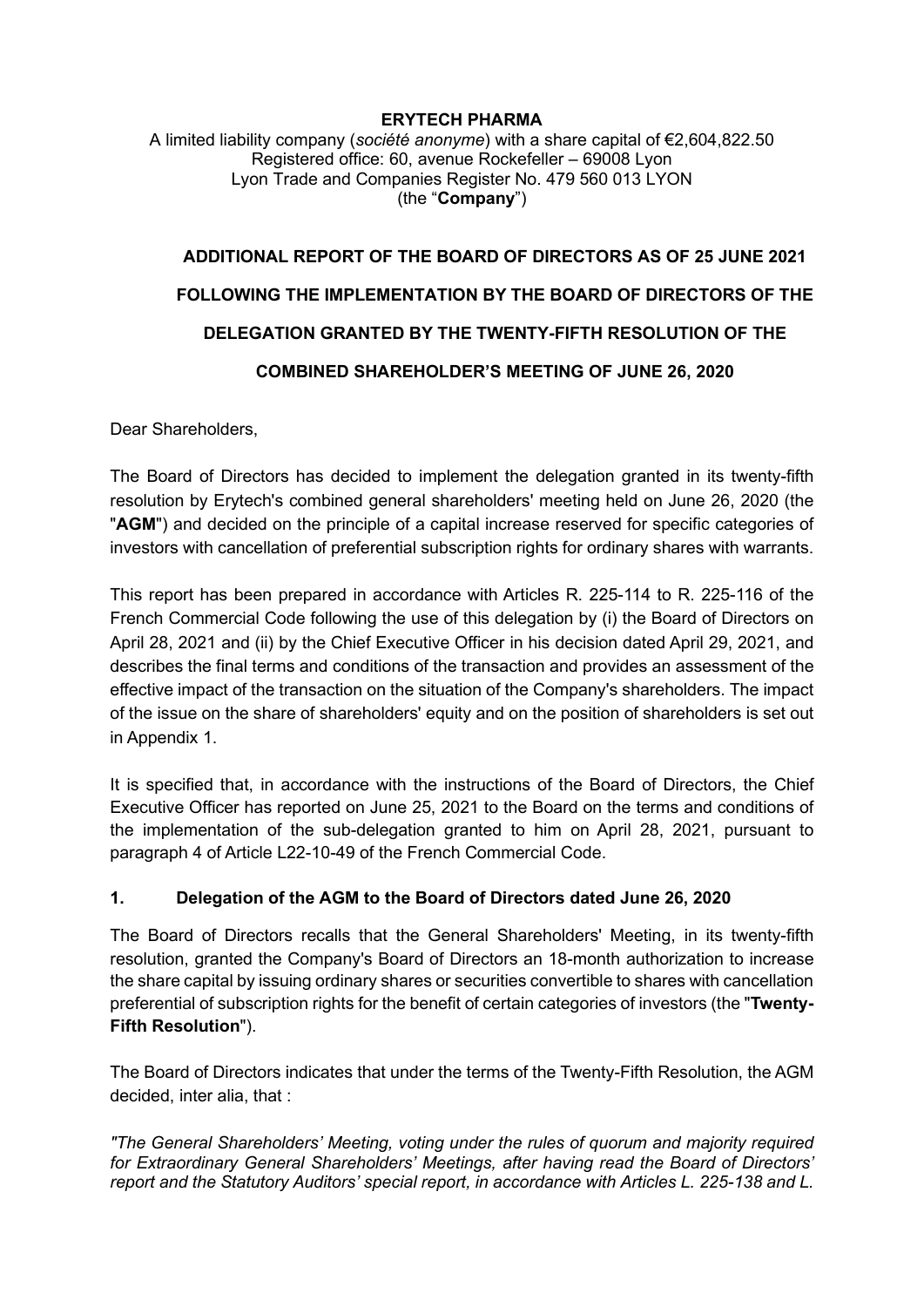*225-129-2 of the French Commercial Code […] delegates the authority to the Board of Directors, which may further delegate such authority as provided by law, to decide to increase the share capital a maximum nominal amount of EUR 1,500,000 one or more times, at the time(s) it sets forth and in the proportion it deems fit (provided that (i) a portion of the ceiling is shared with the ceiling set forth in the 21st resolution and deducted from it, and that (ii) the total nominal amount of capital increases likely to result from this resolution, as well as the 20th to 27th resolutions submitted to this General Shareholders' Meeting, may not exceed the total ceiling of EUR 2,000,000 set forth in the 20th resolution by issuing shares as well as any other securities convertible to shares to be issued immediately or in the future by the Company.*

## *[…]*

*The General Shareholders' Meeting decides to remove shareholders' preemptive subscription rights to these common shares and marketable securities for this resolution and accord the right to subscribe to:*

- *i. physical and legal persons, including companies, trusts or investment funds, organized under French or foreign law, that habitually invest in the pharmaceutical, biotechnological or medical technology sector; and/or*
- *ii. companies, institutions or entities of any type, French or foreign, that exercise a significant part of their business in the pharmaceutical, cosmetic, chemical or medical devices and/or technologies or research in these sectors; and/or*
- *iii. French or foreign investment services companies, or any foreign firm with an equivalent status, that could guarantee to carry out an issue to be placed with the persons described in (i) and/or (ii) above, and, in this context, to subscribe to securities that are issued.*

## *[…]*

*The General Meeting resolves that the Board of Directors will have full authority, and may*  further delegate such authority in accordance with the law, to implement this resolution, and in *particular determine the list of beneficiaries from within the aforementioned category of investors who will benefit from the waiver of preferential subscription rights, to proceed with any adjustments in order to take into account the impact of operations on the Company' capital, and to settle, in compliance with the applicable laws and regulations and when appropriate the applicable contractual terms providing others adjustments cases and settle the features, amount and terms and conditions of any issue as well as the type of securities to be issued. In particular, it shall determine the number to be issued to each beneficiary and shall define the subscription price of said securities, their entitlement date which may be retroactive, as well as the duration, or the terms and conditions under which the marketable securities issued under this resolution will provide access to common shares to be issued by the Company and by which the rights of holders of securities giving access to the capital will be preserved where applicable, given the instructions contained in its report. Any amount owed to the Company should at least be equal to:*

- *a) For common shares issued under this delegation of authority at the Board's discretion:*
	- *Either at the closing price of the Company's share on the regulated Euronext Paris stock market at the last trading session preceding its being set;*
	- *Or the volume-weighted average price (in the central order book and excluding offmarket blocks) of the Company's share prices on the regulated Euronext Paris stock market from the three trading sessions preceding the date that the issue price*  was set. This average may be adjusted for differences in the entitlement date, *where applicable*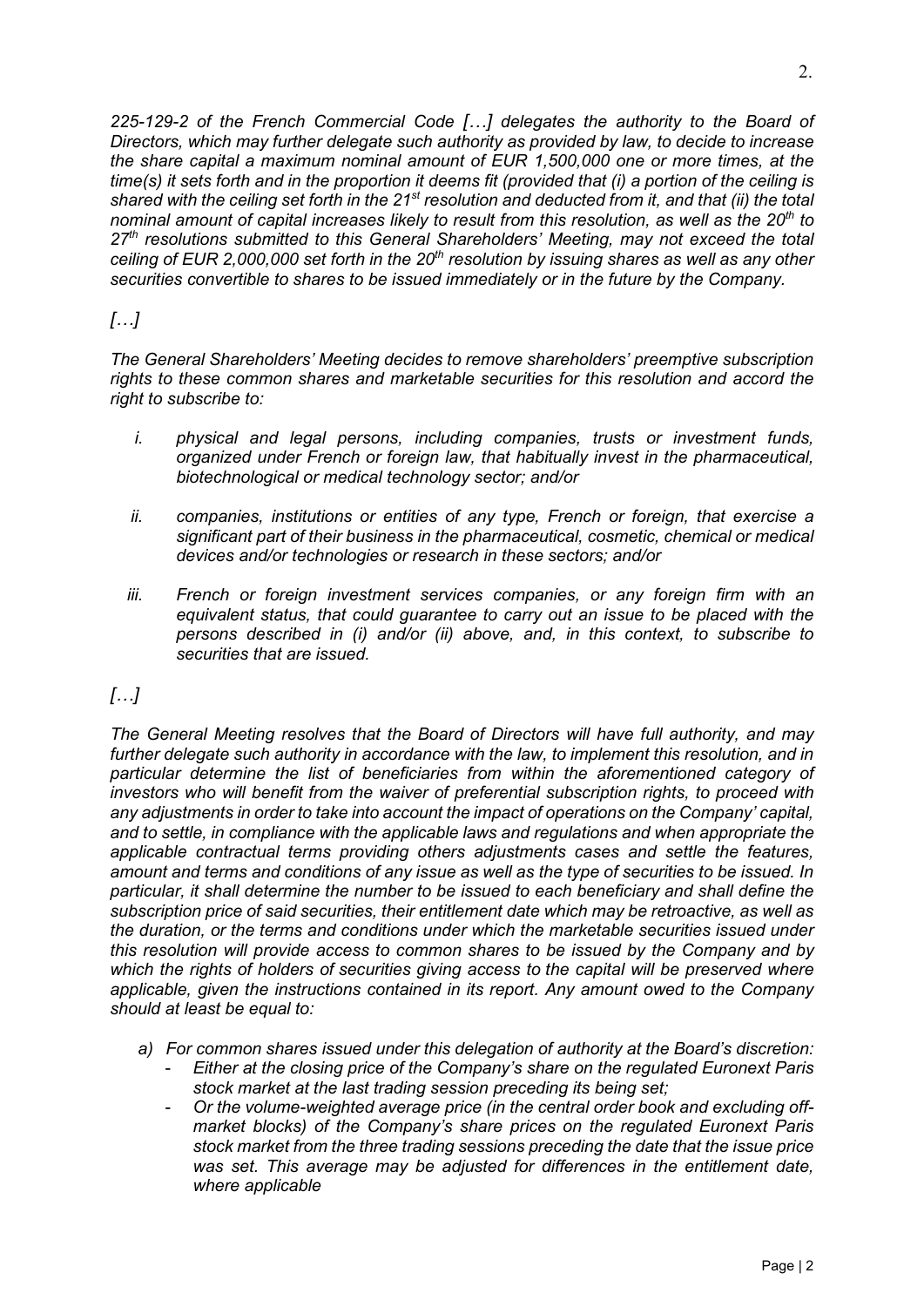*and may potentially be discounted by a maximum of 20%;* 

*b) marketable securities issued under this delegation will be such that the amount received immediately by the Company plus any amount likely to be received subsequently by the Company, where applicable, be at least equal to the amount listed in paragraph "a)" above, for each common share issued as a result of the issue of these marketable securities.*

*The General Meeting resolves that the amount of any additional capital increases necessary to protect the rights of holders of securities giving access to Company capital shall be added to the EUR 1,500,000 amount defined above.*

*In accordance with Article L. 225-138 of the French Commercial Code, the Board of Directors will prepare a report for the next Ordinary General Shareholders' Meeting describing the definitive terms and conditions of the transactions completed, in accordance with this resolution.*"

#### **2. Decisions of the Board of Directors dated April 28, 2021**

On April 28, 2021 the Board of Directors of the Company, decided to approve an offering reserved to specific categories of investors as defined below with cancellation of preferential subscription rights of new ordinary shares with warrants attached (*ABSAs*) or units (the "**Units**"), each consisting of (i) four ordinary shares, par value €0.10 per share (each, an "**Ordinary Share**") delivered in the form of American Depositary Shares (the "**ADSs**"), each ADS representing one ordinary share and (ii) three warrants, each warrant to purchase one Ordinary Share (each, a "**Warrant**") (as exercised, collectively the "**Warrant Shares**");

The Board accordingly:

- (i) approved the principle of a capital increase in cash without shareholders' preferential subscription rights by way of an offering reserved to specified categories of investors of a maximum nominal value up to the maximum nominal value available under the 25th resolution i.e. 1,425,581.40 euros (corresponding to 14,255,814 new Ordinary Shares), and hereby authorizes the issuance, offering and sale of newly issued Ordinary Shares (which may be in the form of ADSs) with Warrants attached or Units, in the context of the Offering and within the ceilings authorized and available pursuant to resolution 25th and the US Prospectus Limit;
- (ii) decided that each Unit will consist of four (4) Ordinary Shares of the Company (in the form of ADS) with three (3) Warrants attached and that the exercise of one Warrant shall allow for one (1) ordinary share of the Company to be issued. As from the settlement date of the Offering, the Warrants will be detached from the corresponding Ordinary Shares, will be freely transferable, in accordance with applicable securities laws, and will be exercisable at any time during a period of two (2) years (provided that the exercise period shall be automatically extended for the same duration as the period of suspension that may be imposed upon the exercise of the Warrants pursuant to Article L. 225-149-1 of the French Commercial Code if such suspension occurs in relation to (i) an issue of new Shares or securities giving access to the share capital, or any other financial transaction involving a preferential subscription right or reserving a priority subscription period for the benefit of the Company's shareholders, or (ii) a stock-split or a reverse stock-split);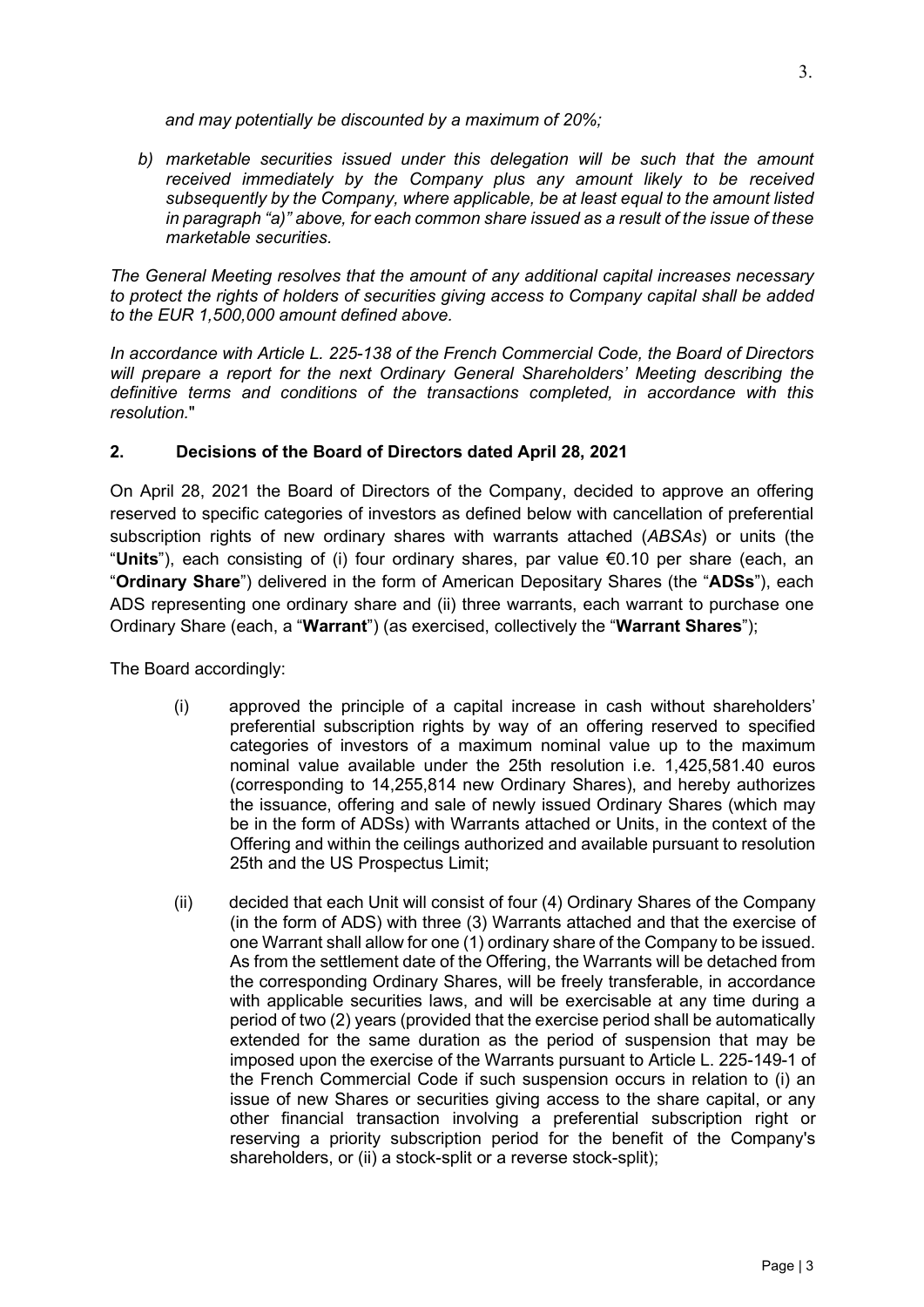- (iii) decided that the Offering will be implemented as soon as possible after the close of trading on Nasdaq on April 28, 2021 and until April 29, 2021 before the opening of trading on Euronext Paris, or any other date that the Chief Executive Officer might decide,
- (iv) decided that the categories of investors (the "**Beneficiaries**") will consist of (i) natural and legal persons, including companies, trusts or investment funds or other investment vehicles regardless of their form, organized under French or foreign law, that regularly invest in the pharmaceutical, biotechnological or medical technology sector and/or (ii) companies, institutions or entities of any type, French or foreign, that exercise a significant part of their business in the pharmaceutical, cosmetic, chemical or medical devices and/or technologies or research in these sectors;
- (v) decided that the subscription price in euros for the Units will be, at least equal either:
	- (a) to the closing price of the Company's share on Euronext Paris at the last trading session preceding the pricing (i.e. the 28 of April, 2021), or
	- (b) to the volume-weighted average price (in the central order book and excluding off-market blocks) of the Company's share prices on Euronext Paris from the three (3) trading sessions preceding the pricing (i.e*.* the 26, 27 and 28 of April, 2021), it being specified that this average may be adjusted for differences in the entitlement date, where applicable,

and subject to a maximum discount of 20%; and

- (vi) the exercise price of the Warrants will be such that the amount likely to be received subsequently by the Company for each ordinary share issued as a result of the issue and exercise of these Warrants, will be at least equal to the amount referred to in the paragraph (a) or (b) above;
- (vii) decided that (i) the definitive subscription price (issue premium included) of each Unit and the corresponding price of the newly issued Ordinary Shares with warrants attached and the final Terms and Condition of the Warrants will be decided by the Chief Executive Officer, on the basis of the subscription price recommended by the Agent and based on the USD/EUR exchange rate as agreed upon between the Agent and the Company on the date of determination of the price of the Offering (the "**Exchange Rate**") and that (ii) the Warrants exercise price will be set and paid in euro;
- (viii) decided that the total amount of Offering will be equal to the product of the total amount of the subscriptions received in U.S. dollars and of the Exchange Rate;
- (ix) decided that the gross proceeds of the Offering will be received by Société Générale Securities Services ("**SGSS**"), acting as central depositary;
- (x) decided that the share capital increase in respect of the new Ordinary Shares to be issued will be definitely completed through the issuance of the depositary's certificate (*certificat du dépositaire*) by SGSS;
- (xi) decided that the Warrants will be issued in bearer or registered form;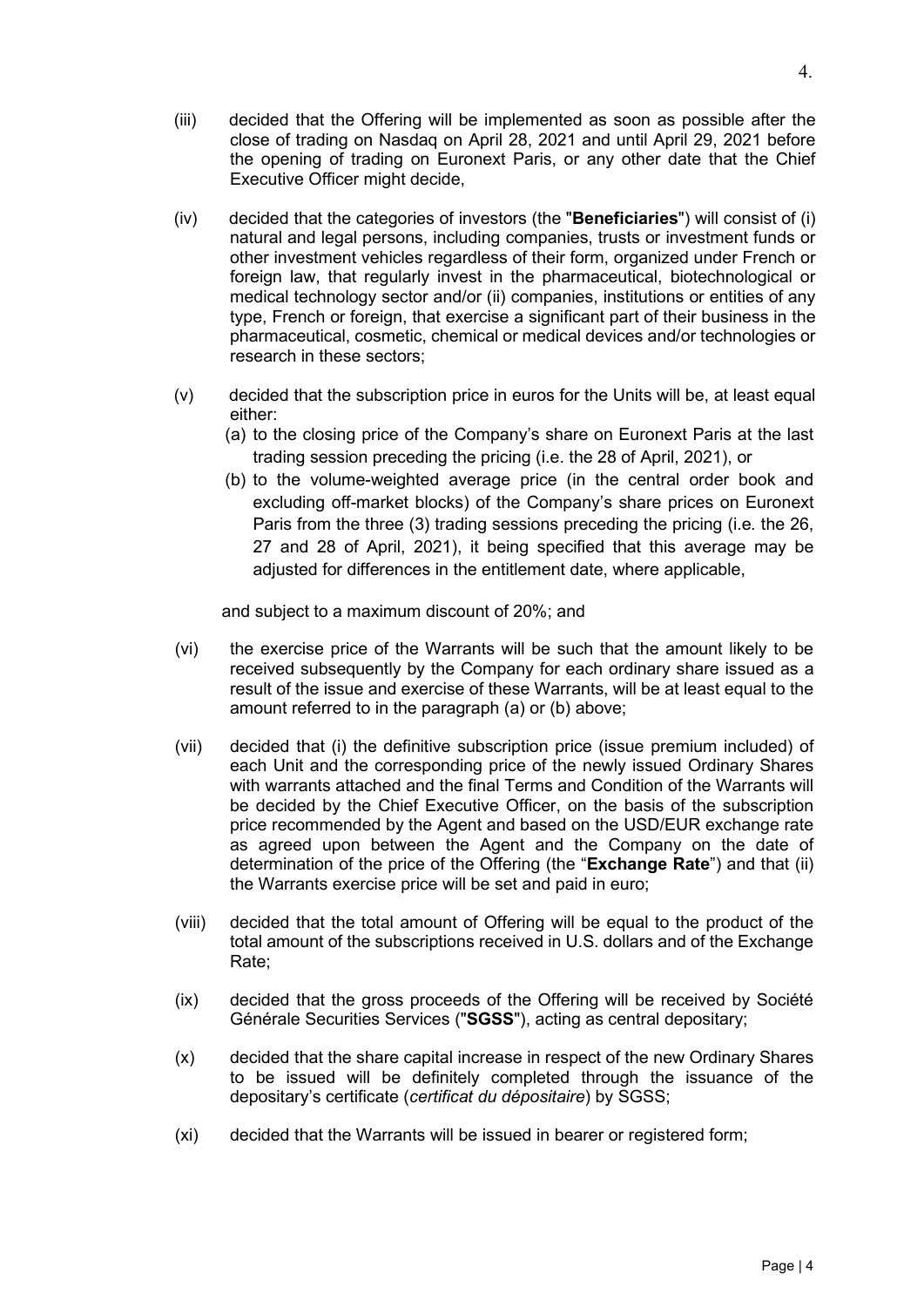- (xii) decided that all fees and expenses of any kind relating to this Offering may be charged to the share issue premium;
- (xiii) decided that the new Ordinary Shares to be issued in respect of the Offering, and as the case may be the new Warrants Shares, will be completely assimilated with the existing Ordinary Shares and subject to all the provisions of the bylaws and to the decisions of the general meetings of the Company and will entitle them to any distribution of dividends decided from their date of issue;
- (xiv) decided that the new Ordinary Shares, and as the case may be the Warrants Shares, will be admitted to trading on Euronext Paris on the same listing line as the Company's existing ordinary shares. The Company's ADSs are admitted for trading on Nasdaq;
- (xv) decided that the Warrants will not be listed and will not give any right to any request to be admitted for trading and negotiations on a regulated or nonregulated market in France or abroad;
- (xvi) resolved, that H.C Wainwright & Co., LLC, or one or more of its affiliates, is hereby appointed both as Agent and the settlement agent with respect to the Offering;
- (xvii) Approved the latest drafts of the French Listing Prospectus, the Company's investor presentation, the Placement Agreement, the Subscription Agreements, the Terms and Conditions of the Warrants and the pricing press release;
- (xviii) Authorized the Company to file with the AMF the final French Listing Prospectus as may be approved by Mr. Gil Beyen, the Chief Executive Officer or Mr. Eric Soyer, the Deputy Executive Officer and Chief Financial Officer of the Company (individually, an "**Authorized Officer**" and, collectively, the "**Authorized Officers**");
- (xix) Authorized the Company, for the purpose of the Offering, to enter into, a Placement Agreement, the Subscription Agreements and the Terms and Conditions of the Warrants;
- (xx) resolved, that the Authorized Officers be, and each of them hereby is, authorized and empowered, in the name and on behalf of the Company, to negotiate, finalize and execute the Placement Agreement, the Subscription Agreements and the Terms and Conditions of the Warrants, and proceed with all the required formalities and take all actions necessary or advisable with the Agent or the investors, in the name and on behalf of the Company, and finalize and execute any other requisite documents in relation with the Offering;
- (xxi) resolved, that the Units must be subscribed in cash and fully paid up at the time of subscription and the issuance of the Units, in accordance with the Subscription Agreements, and that upon the issuance of the depositary's certificate (*certificat du dépositaire*) and the issuance and delivery of the Units in accordance with the terms of the Subscription Agreements and of the Placement Agreement, such Units will be duly and validly issued, fully paid and non-assessable;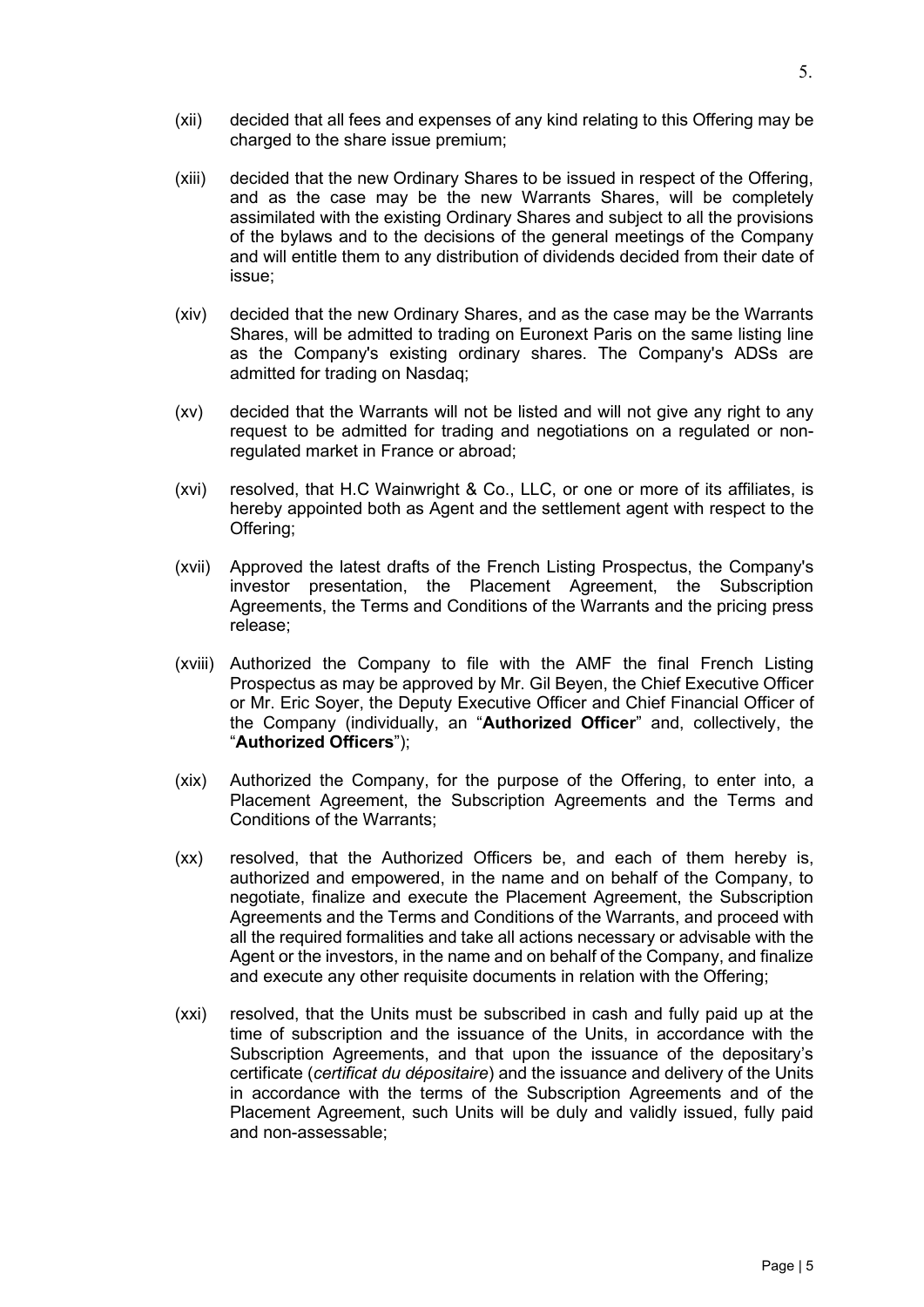- (xxii) resolved, that the Board decided to sub-delegate to Mr. Gil Beyen, the Chief Executive Officer of the Company, pursuant to the provisions of Article L.22- 10-49 of the French Commercial Code, full power and authority in order to decide, within the limits set forth in the present decision and in accordance with legal and regulatory requirements, the implementation of the Offering at the price and upon such terms he shall approve, in particular full power and authority as to:
	- $\circ$  decide the final amount of the Offering, the price at which the Units will be sold in the Offering and the corresponding price per Ordinary Share,
	- $\circ$  decide the final number of Units issued and corresponding number of Ordinary Shares and Warrants and corresponding number of shares to be issued upon exercise of the Warrants,
	- $\circ$  decide the final terms of Warrants and newly issued Ordinary Shares,
	- $\circ$  decide the final list of beneficiaries (within the Beneficiaries mentioned above) and the number of Units allocated to each of them,
	- $\circ$  decide the maximum share capital increase resulting from the exercise of the Warrants, it being specified that such amount shall not take into account the nominal value of the ordinary shares to be issued in order to preserve the rights of holders of securities giving access to the issued capital or capital to be issued, in accordance with the legal and regulatory provisions and the contractual stipulations providing for other cases of adjustment where appropriate,
	- o request, if necessary, a trading halt of the Company's securities on Euronext Paris and/or on Nasdaq during all or part of the Offering,
	- $\circ$  acknowledge the payment in full and the completion of the Offering (including obtain the depositary's certificate (certificat du dépositaire),
	- $\circ$  determine, in accordance with the regulations in force and the Terms and Conditions of the Warrants, measures to preserve the rights of holders of the Warrants in the event that the Company would conduct operations for which the regulations in force or the Terms and Conditions of the Warrants provide for the preservation of their rights, and thereby, collect subscriptions and entitlements related to the new shares issued as a result of the exercise of the Warrants,
	- o more generally, enter into any agreement related to the Offering, carry out, directly or by proxy, all appropriate measures and perform all formalities including publication formalities required to finalize the capital increase resulting from the Offering as well as the deferred capital increase(s) resulting from the exercise of the Warrants attached to the Units, and
		- $\circ$  collect the exercise notices of the Warrants and the corresponding payments.
- (xxiii) resolved, that the Authorized Officers are, and each of them hereby is, in the name and on behalf of the Company, authorized and directed to (a) deliver the Units to the Agent or the investors, as applicable, subject to the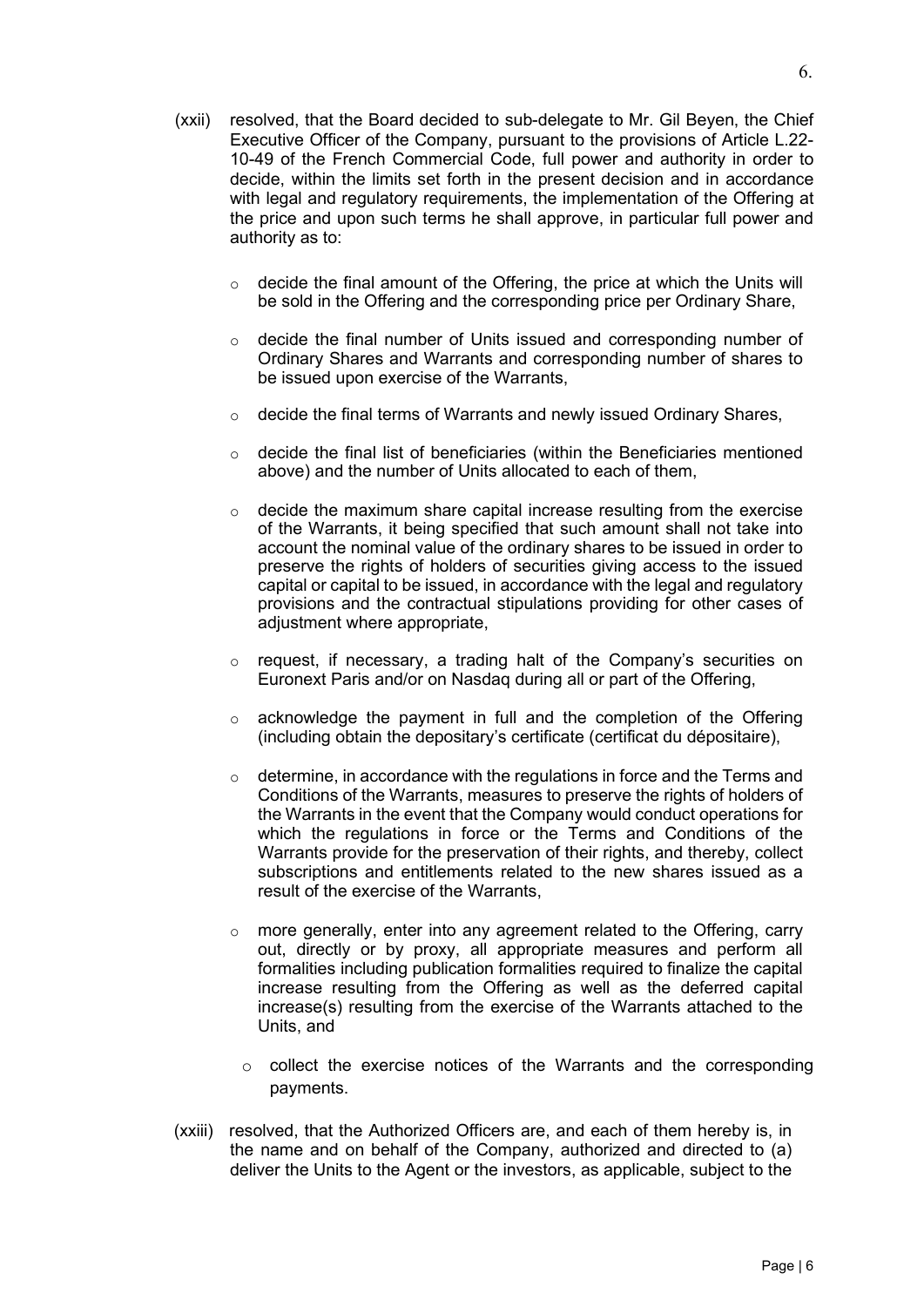terms and conditions stated in the Subscription Agreements and the Terms and Conditions of the Warrants , (b) take such actions and execute and deliver such documents or instruments as they deem necessary, appropriate or desirable in connection with the sale of the Units in the Offering or with respect to the Company's performance of its obligations under the Subscription Agreements, the Terms and Conditions of the Warrants and the Placement Agreement (c) do all things that they deem necessary, appropriate or desirable to carry out the terms and provisions of the Subscription Agreements and the Terms and Conditions of the Warrants, (d) take all actions to have the newly issued Ordinary Shares listed and quoted on Euronext Paris on the same existing line as the Company's existing Ordinary Shares and the ADSs representing such Ordinary Shares to be listed or quoted on Nasdaq, including without limitation, the preparation, execution and filing of all necessary applications, documents, forms and agreements with respectively Euronext and the AMF and Nasdaq, (e) the payment by the Company of filing, entry, listing or application fees, the preparation of temporary and permanent certificates for the Ordinary Shares to be sold in the Offering and, as the case may be, the appearance of any such officer before Nasdaq officials;

- (xxiv) resolved, that the Chief Executive Officer and the Chief Financial Officer of the Company are hereby appointed as to whom correspondence may be directed by the SEC in connection with the Offering;
- (xxv) resolved, that the officers of the Company be, and each of them hereby is, authorized and directed, for and on behalf of the Company, to prepare and file one or more prospectus supplements pursuant to Rule 424(b) under the Act and one or more free writing prospectuses pursuant to Rule 433 under the Act related to the Offering, in each case as necessary upon the advice of counsel;
- (xxvi) resolved, that the officers of the Company be, and each of them hereby is, authorized and directed, for and on behalf of the Company, to take such further actions, pay such fees and expenses, and execute and deliver such other documents, instruments, certificates or agreements as each deems necessary or appropriate to effectuate the Offering and to carry out the foregoing resolutions;
- (xxvii) resolved, that all actions heretofore taken by any officer, director, employee or agent of the Company that are within contemplation of the foregoing resolutions are hereby in all respects ratified, confirmed, authorized and approved as acts of the Company.

#### **3. Decision of the Chief Executive Officer dated April 29, 2021**

On April 29, 2021, the Chief Executive Officer decided to make use of the Delegation granted under the terms of the Twenty-Fifth Resolution and the sub-delegation granted by the Board of Directors on April 28, 2021 pursuant to Article L. 22-10-49 of the French Commercial Code and, consequently :

acknowledged that after the marketing period of the Offering and taking into account the success of the Offering, the Agent recommends, after comparison of the offer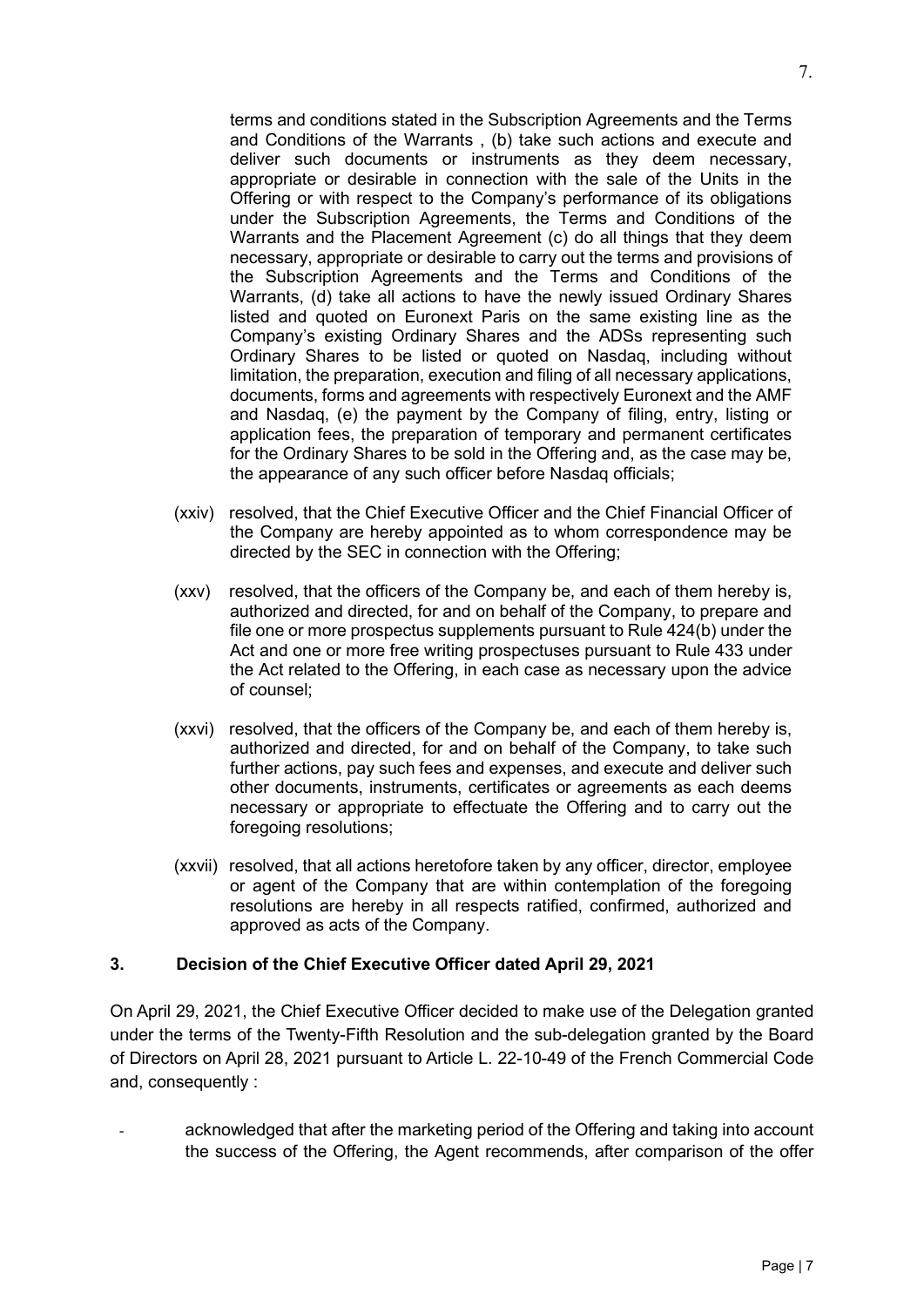and of the orders received in the context of the placement, to set the price per ADS, each representing one Ordinary Share, at a price to the public of 29.00 U.S. dollars;

- decided therefore to set the price of (i) each Unit at an amount equal to 29.00 U.S. dollars (corresponding to 24.03 euros on the basis of the exchange rate as agreed between the Company and the Agent and as published by the Central European Central Bank, i.e. 1.207 U.S. dollar for each euro the "**Exchange Rate**"), and (ii) each Ordinary Shares at an amount equal to 7.25 U.S. dollars (6.01 euros) corresponding to a discount of 2.25 % compared to the Reference Price and a discount of 19.91% compared to the Reference Price taking into account the theoretical value of 75% of a Warrant ( $\epsilon$ 1.45), in conformity with the price limit described above;
- decided to determine, pursuant to Article L. 225-138 I *alinéa* 2 of the French Commercial Code, the list of subscribers, each of them having represented to fall into the categories of investors set in the  $25<sup>th</sup>$  resolution of the Meeting according to the executed Subscription Agreements received by the Company and, following the closing of the Offering scheduled on May 4, 2021, to note the allocation of the Units for the benefit of these subscribers, as set forth in Annex 1;
- decided, using the  $25<sup>th</sup>$  resolution of the Meeting, to proceed with a capital increase in cash with cancellation of preferential subscription rights by way of an offering reserved to specified categories of investors, in accordance with the provisions of Article L. 225-138 of the French Commercial Code, under the Offering of a nominal amount of 413,793.20 euros by issuing 1,034,483 Units comprised of 4,137,932 new Ordinary Shares underlying ADSs to which 3,103,449 Warrants are attached, to be subscribed in cash at a price of 6.01 euros per new Ordinary Share (i*.e.* 0.10 euro nominal value and 5.91 euros of the issue premium) and to be fully paid up upon subscription, i.e. a capital increase of an amount of €24,868,971.30 euros including an issue premium of an amount of €24,455,178.10 euros;
- decided that the maximum nominal amount of the share capital increase resulting from the full exercise of the Warrants will be equal to 310,344.9 euros per issuance of a maximum of 3,103,449 ordinary shares, at a nominal value of 0.10 euro to be subscribed for in cash at a price of 7.50 euros (*i.e.* 0.10 euro nominal value and 7.40 euros of issue premium) and to be fully paid up upon subscription, *i.e.* a capital increase of a maximum amount of 23,275,867.5 euros, including an issue premium of a maximum amount of 22,965,522.6 euros, it being specified that such amount does not take into account the nominal value of the ordinary shares to be issued in order to preserve the rights of holders of securities giving access to the issued capital or capital to be issued, in accordance with the legal and regulatory provisions and the contractual stipulations providing for other cases of adjustment where appropriate;
	- specified that immediately upon creation, each new Ordinary Share will be transferred to The Bank of New York Mellon, acting as transfer agent and registrar for the ADSs (the "**Depositary**") in exchange of which the Depositary will issue the ADS, in accordance with the terms of the Placement Agreement and the amended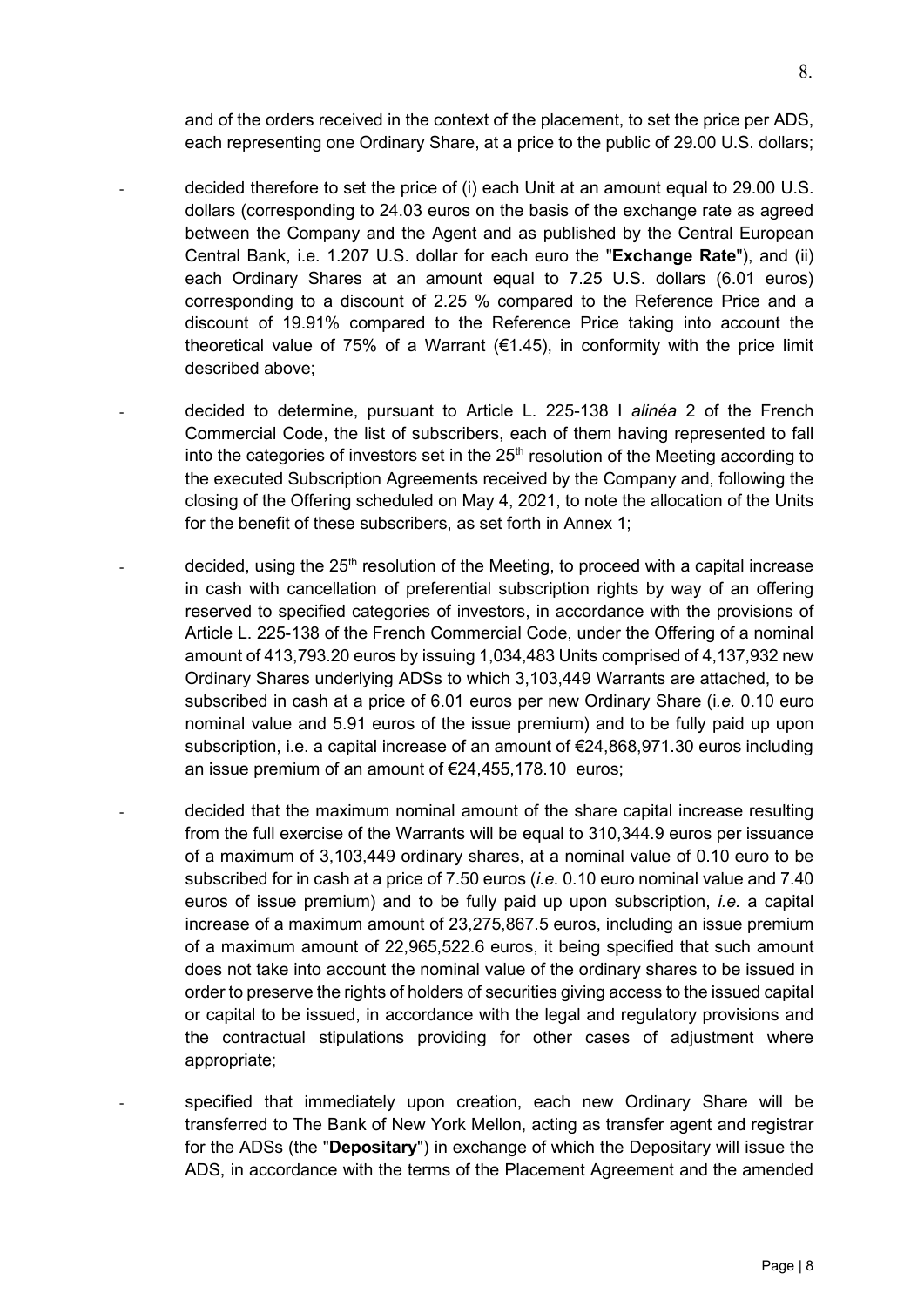and restated deposit agreement dated May 14, 2018 entered into by and among the Depositary, the Company and all owners and holders;

- decided that the new Ordinary Shares and the Warrants will be issued in dematerialised (*dématérialisé*) bearer form (*au porteur*) or registered form (*nominatif*) and will be inscribed in the books of Euroclear France SA and delivered by SGSS;
- decided that the subscriptions and payments of the funds will be centralized with SGSS with the settlement and delivery of the Offering scheduled for May 4, 2021. SGSS will deliver the depositary's certificate (*certificat du dépositaire)* in accordance with the provisions of Article L. 225-146 of the French Commercial Code; and
- decided to request the admission of the new Ordinary Shares on Euronext Paris and the admission of ADSs on Nasdaq for May 4, 2021.

\*\*\*

An additional report from your Statutory Auditor is also submitted to you, under the terms of which he has verified the conformity of our decisions with the authorization you have granted us.

In accordance with applicable laws and regulations, this report is immediately made available to shareholders at the Company's registered office and brought to their attention at the next shareholders' meeting.

**The Board of Directors**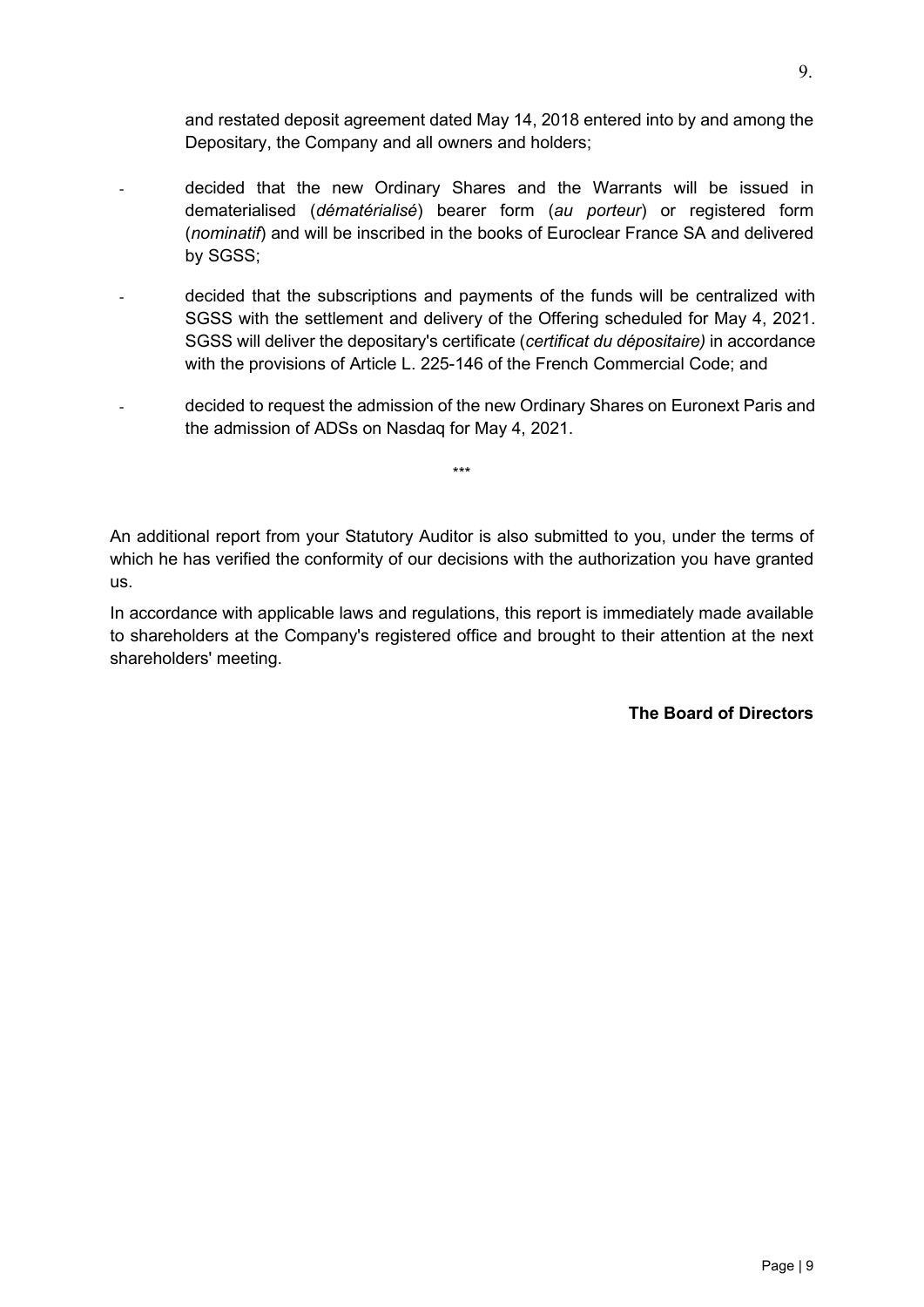#### **APPENDIX 1: IMPACT OF THE TRANSACTION ON THE COMPANY'S SHAREHOLDERS**

The impact of the transaction on the situation of holders of equity securities and securities giving access to the Company's capital is described below.

#### **INCIDENCE TABLES**

#### *Impact of the issuance on the share of shareholders' equity*

The impact of the issuance on the Company's share of shareholders' equity per share (calculated on the basis of shareholders' equity at December 3[1](#page-9-0), 2020<sup>1</sup> and the number of the Company's shares at December 31, 2020 excluding treasury shares) is as follows:

|                                                                                                                                                                 | Share of equity per share<br>(in euros) |                              |
|-----------------------------------------------------------------------------------------------------------------------------------------------------------------|-----------------------------------------|------------------------------|
|                                                                                                                                                                 | Non-diluted basis                       | Diluted basis <sup>(1)</sup> |
| Before issuance of new<br>shares resulting from the<br>capital increase                                                                                         | €2,51                                   | €2,93                        |
| After issuance of 4,137,932<br>new shares from the capital<br>increase <sup>(2)</sup>                                                                           | €3,11                                   | €3,41                        |
| After issuance of 4,137,932<br>new shares from the capital<br>increase and issuance of<br>$3,103,449$ new shares upon<br>exercise of all associated<br>warrants | €3,61                                   | €3,84                        |

*(1) The calculations are based on the assumption that all share subscription warrants (BSA), founders warrants (BSCPE) and stock options will be exercised and that all bonus shares granted will vest.*

*(2) This calculation takes into account the gross amount of the issuance.*

#### *Impact of the issuance on the shareholders' situation*

The impact of the issuance on the equity interest of a shareholder holding 1% of the Company's share capital and not subscribing to the issuance (calculations based on shareholders' equity at December 31, 2020 and the number of shares of the Company at December 31, 2020 excluding treasury shares) is as follows:

<span id="page-9-0"></span> $<sup>1</sup>$  At the close of the last financial year or, if the close is more than 6 months earlier, in view of the interim</sup> financial situation (art. R. 225-115 Ccom)